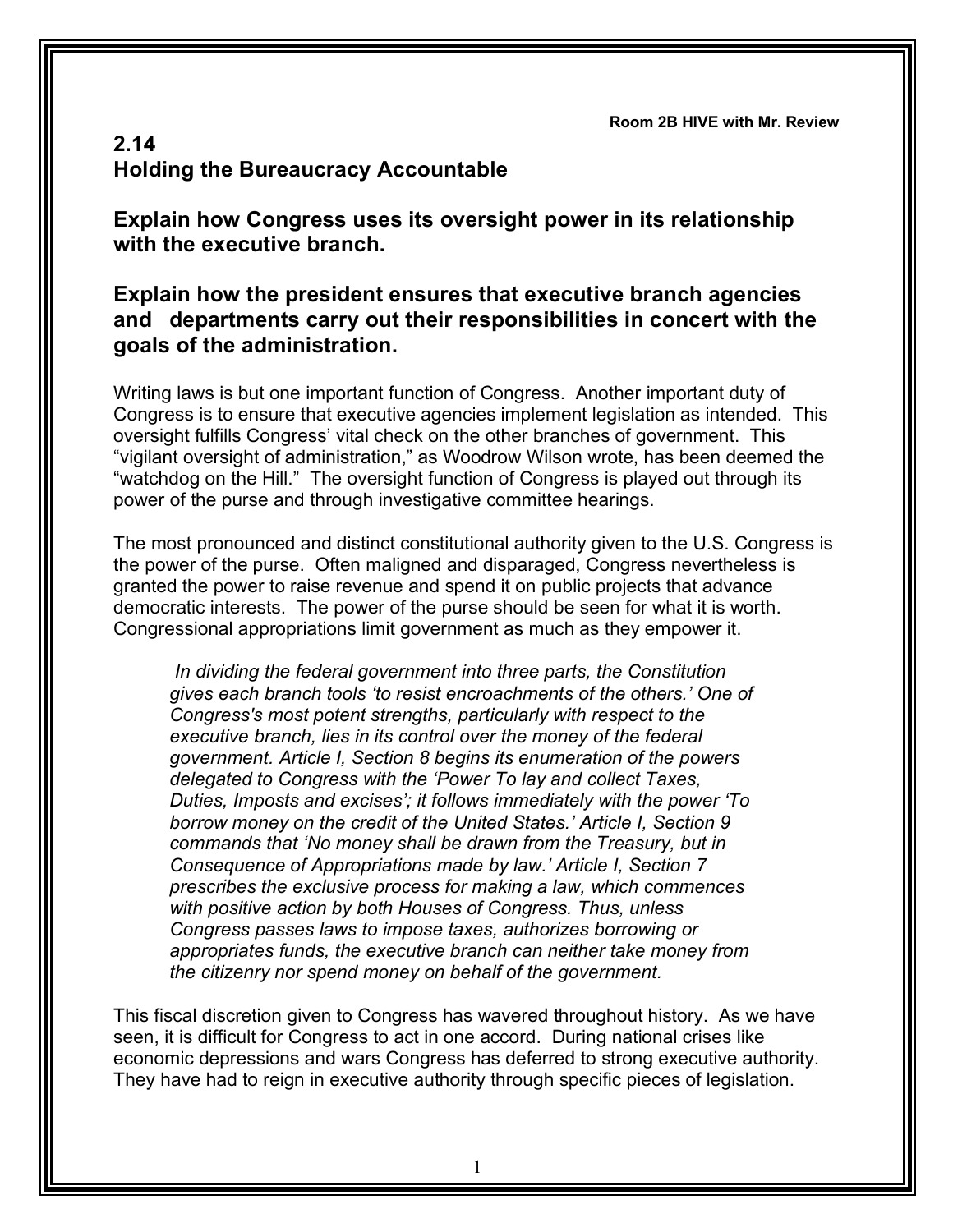For example, in 1974 Congress enacted the Budget and Impoundment Control Act. Its primary purpose was to restore Congress' proper place in the federal budgetary process. Numerous protocols and committees were formed to shore up Congressional authority over presidential actions. The Congressional Budget Office (CBO) was also created to provide independent financial estimates and long-term outcomes for prospective public policies. More recently the public has demanded from Congress an attempt to reign in fiscal irresponsibility. Congress, therefore, has implemented a number of Pay-as-you-go provisions along with complicated sequester agreements in order to control the expansion of government. The power of the purse gives Congress tremendous authority. It should be seen, when used right, as a fundamental means of checking, balancing and limiting the national government.

Democratic accountability depends upon a robust system of oversight. James Madison called the separation of powers with its implied oversight duty "the sacred maxim of free government." Congress has fulfilled its oversight duty with varied success. For some this oversight duty has served as a proper check on the natural tendency toward abuse of power in the executive branch. Others, however, claim that Congress has failed in its attempts to adequately hold the president accountable.

Political science agrees that skillful oversight requires both proper expertise and clear budgetary power. Today's Congress is accused of lacking both. A case in point is the oversight of executive branch intelligence agencies following 9/11. Testifying before the Senate Select Committee on Intelligence, Lee Hamilton in 2007 stated:

*To me, the strong point simply is that the Senate of the United States and the House of the United States is [sic] not doing its job. And because you're not doing the job, the country is not as safe as it ought to be... You're dealing here with the national security of the United States, and the Senate and the House ought to have the deep feeling that we've got to get this thing right.*

Congressional oversight may in fact be crucial not only to the very success of government but of our way of life as well.

Congressional oversight is not easy. There are many different access points to measure. There are multiple players to consider and assess. It is not always easy to know when oversight is effective. At its core oversight requires Congress to evaluate to what extent the executive branch follows the law of the land. And there lies the problem. All too often legislation is written in vague terms. Executive agencies are given broad discretionary powers. As we saw in our post 9/11 worlds, partisanship played a predominant role in Congress' check of presidential power and authority. Whereas Republicans turned a blind eye to Bush policy initiatives, Democrats voiced strong opposition regardless of the logic. Committee hearings were poisoned from the start.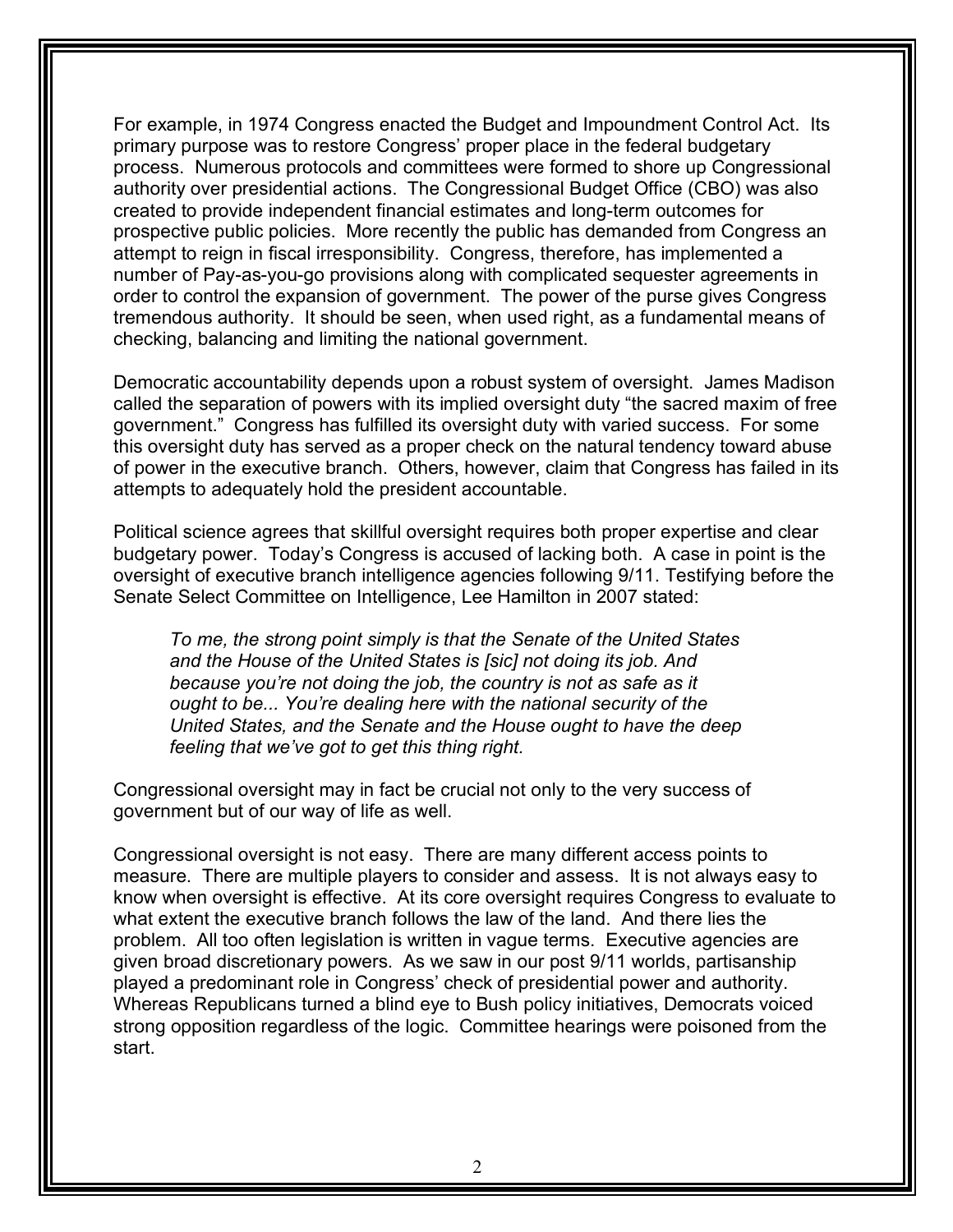A recent political scientist has claimed that Congress' policing of executive activity looks more like fire-fighting. Legislators, it is argued, "jump into action" only when enough alarm is raised by outside groups. It appears then, that if we want an attentive Congress "we the people" will need to be more attentive. Greater expertise must be demanded from our Congress. Properly using its power of the purse also authorizes Congress to interrupt the undaunted courage of unilateral executive action. Congress is more than just a lawmaker. Congress represents us by not only passing good public policy but also by holding the rest of government accountable. As Madison wrote in Federalist 51, "If men were angels, no government would be necessary." We may not have any angels looking over us, but we certainly need somebody looking over us.

Sitting in plain view atop President Harry S Truman's Oval Office desk sat a simple sign, "The buck stops here." Truman was not the type of president to skirt responsibility. Decisions made by the executive branch through its agencies and departments were ultimately acting as agents of the president. Truman saw himself as responsible. Yet when leaving the office of President Truman said to Eisenhower, "[You will] sit there all day saying do this, do that, and nothing will happen." Executive branch agencies and departments often act beyond the direct control of the president. Nevertheless, many political scientists have labeled the president both a central "overseer and decider" of executive branch activity. Much of the time this means carrying out the partisan goals of the sitting president.

The framers established a unitary executive. This provided for certain inherent powers. Article II, Section 1, Clause I of the U.S. Constitution states: "The executive power shall be vested in a President of the United States of America." Whether unwittingly or not, the Vesting Clause allocated to the president powers over policy making by all executive agencies and departments. Priorities of the president can quickly become the priorities of our government. This inherent power, as some have argued, allows the president "to act in the absence of statutory authorization."

The President is sworn in by taking the following oath of office: "I do solemnly swear (or affirm) that I will faithfully execute the Office of President of the United States, and will to the best of my ability, preserve, protect and defend the Constitution of the United States." There is plenty of evidence to suggest that our founders intended to empower that oath with certain affirmation of power. The influential writings of John Locke described a need for a strong and energetic president:

*It is not necessary – no, nor so much as convenient – that the legislative should be always in being; but absolutely necessary that the executive power should, because there is not always need of new laws to be made, but always need of execution of the laws that are made…[The power to act] according to discretion for the public good, without the prescription of the law and sometimes even against it, is that which is called prerogative.*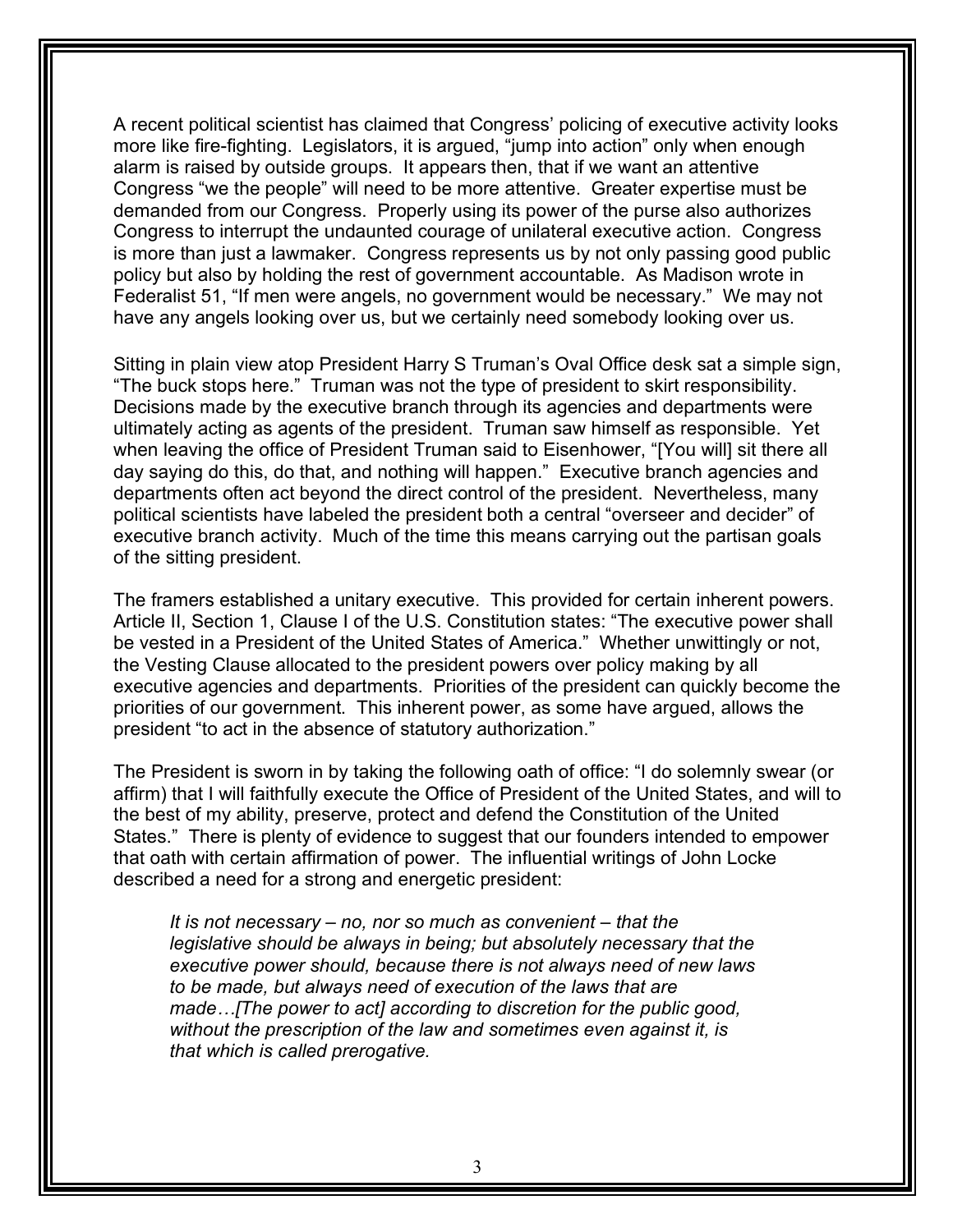The English King held certain prerogative powers "for the sake of unanimity, strength, and dispatch." John Marshall referred to the President as "the sole organ of the nation." More recently it has been argued that the Constitution

*…Gives presidents the power to control their subordinates by vesting all of the executive power in one, and only one person: the president of the United States.*

A unitary president is one of the most agreed upon legacies of the Constitutional convention in Philadelphia in 1787. In real terms this means that the heads of executive agencies and departments are the political actors of the president. The buck does not just stop on the desk of the President it begins there as well.

Further evidence of a president's political power over the executive branch agencies and departments is the unilateral authority given for removal of certain personnel. Throughout our history Congress has attempted to usurp certain aspects of this executive power. The Court, however, has invalidated attempts to weaken the president's removal authority in the case *Myers* v. *United States* (1926). Both law and tradition have firmly placed our unitary chief executive at the top of the policy-making food chain.

As "overseer and decider"-in-chief a president's power over the vast federal bureaucracy was enhanced with the creation of the Office of Information and Regulatory Affairs. Created by an act of Congress in 1980, this agency within the president's Office of Management and Budget (OMB) plays a crucial role in assisting our unitary executive. It has been called "an information aggregator." If knowledge is power this agency coordinates a wide spectrum of issues faced by our federal bureaucracy each and every day and applies consistent advice. Working closely with the Executive Office, the Office of Information and Regulatory Affairs (OIRA) serves as a surrogate for the president. Agencies such as these serve as a guardian of the political wishes of any and all sitting presidents.

Recent presidents have taken even more action to assure greater power and authority over executive branch agencies and departments. President Clinton in 1993 issued Executive Order 12,866. This had the sole purpose of improving the coordination and oversight of Federal regulation.

*With this Executive order, the Federal Government begins a program to reform and make more efficient the regulatory process. The objectives of this Executive order are to enhance planning and coordination with respect to both new and existing regulations; to reaffirm the primacy of Federal agencies in the regulatory decisionmaking process; to restore the integrity and legitimacy of regulatory review and oversight; and to make the process more accessible and open to the public. In pursuing these objectives, the regulatory process shall be conducted so as to meet applicable statutory requirements*